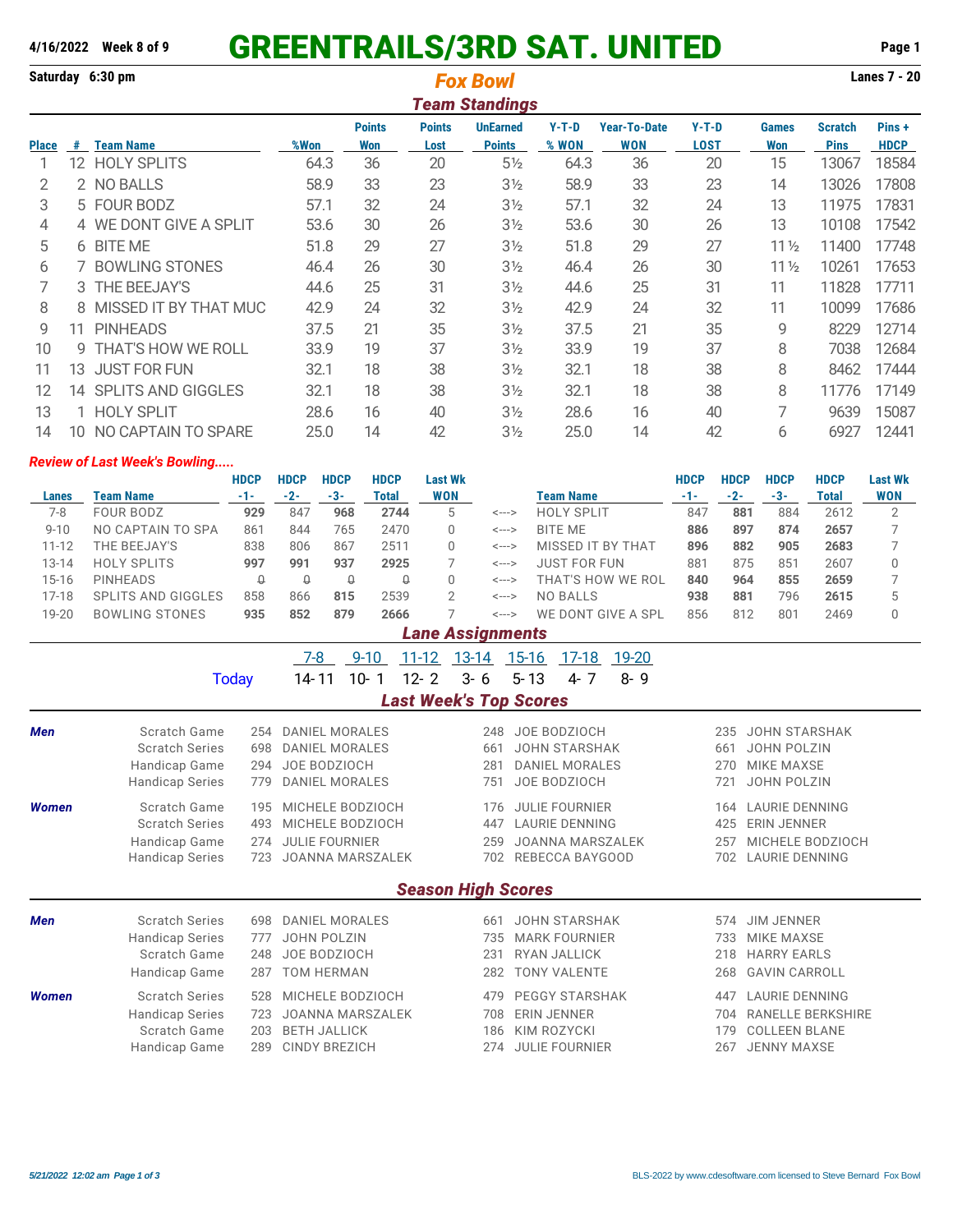**4/16/2022 Week 8 of 9 GREENTRAILS/3RD SAT. UNITED Page 2**

|                                      | <b>Team Rosters</b>       |                                                   |                 |          |                 |          |                              |                            |           |                  |           |              |                             |
|--------------------------------------|---------------------------|---------------------------------------------------|-----------------|----------|-----------------|----------|------------------------------|----------------------------|-----------|------------------|-----------|--------------|-----------------------------|
| <b>Bowling</b><br><b>Hand</b><br>ID# |                           | <b>Name</b>                                       | <b>Avg HDCP</b> |          | <b>Pins Gms</b> |          | <b>To Raise</b><br>$Avq + 1$ | <b>To Drop</b><br>$Avg -1$ | $-1 - 1$  | $-2-$            | $-3-$     | <b>Total</b> | <b>HDCP</b><br><b>Total</b> |
|                                      | 1 - HOLY SPLIT            |                                                   |                 |          |                 |          |                              |                            |           |                  |           |              |                             |
| 1                                    |                           | <b>JENNY MAXSE</b>                                | 119             | 90       | 1793            | 15       | 367                          | 348                        | 135       | 118              | 134       | 387          | 663                         |
| $\overline{2}$                       |                           | REBECCA BAYGOOD                                   | 118             | 91       | 2134            | 18       | 365                          | 343                        | 145       | 120              | 152       | 417          | 702                         |
| 3                                    |                           | <b>MIKE MAXSE</b>                                 | 154             | 59       | 2324            | 15       | 466                          | 447                        | 114       | 211              | 151       | 476          | 653                         |
| $\overline{4}$                       |                           | <b>JASON BAYGOOD</b>                              | 144             | 68       | 2608            | 18       | 437                          | 415                        | 142       | 121              | 136       | 399          | 594                         |
| 2 - NO BALLS                         |                           |                                                   |                 |          |                 |          |                              |                            |           |                  |           |              |                             |
| 5                                    |                           | PEGGY STARSHAK                                    | 136             | 75       | 2455            | 18       | 422                          | 400                        | 142       | 122              | 119       | 383          | 602                         |
| 6                                    |                           | <b>WENDY BARBEAU</b>                              | 126             | 84       | 2279            | 18       | 388                          | 366                        | 147       | 151              | 112       | 410          | 668                         |
| 7                                    |                           | ED BARBEAU                                        | 150             | 63       | 2254            | 15       | 464                          | 445                        | 180       | 139              | 140       | 459          | 648                         |
| 8                                    |                           | <b>JOHN STARSHAK</b>                              | 208             | 10       | 4385            | 21       | 631                          | 606                        | 235       | 235              | 191       | 661          | 697                         |
| 57                                   |                           | <b>TONI YOUNG</b>                                 | 120             | 90       | 0               | 0        |                              |                            |           |                  |           | 0            | $\overline{0}$              |
|                                      | <b>3 - THE BEEJAY'S</b>   |                                                   |                 |          |                 |          |                              |                            |           |                  |           |              |                             |
| 9                                    |                           | <b>COLLEEN BLANE</b>                              | 120             | 90       | 2533            | 21       | 371                          | 346                        | 145       | 125              | 118       | 388          | 658                         |
| 10                                   |                           | <b>DREW BLANE</b>                                 | 125             | 85       | 2625            | 21       | 399                          | 374                        | 114       | 99               | 115       | 328          | 577                         |
| 11                                   |                           | <b>ERIN JENNER</b>                                | 142             | 70       | 2997            | 21       | 435                          | 410                        | 138       | 132              | 155       | 425          | 635                         |
| 12                                   |                           | <b>JIM JENNER</b>                                 | 174             | 41       | 3673            | 21       | 527                          | 502                        | 158       | 167              | 196       | 521          | 641                         |
| 13                                   |                           | <b>4 - WE DONT GIVE A SPLIT</b><br>EILEEN KUZINAR | 107             | 101      | 1940            | 18       | 328                          | 306                        | a97       | a97              | a97       | 291          | 594                         |
| 14                                   |                           | <b>NANCY BRISTOW</b>                              | 111             | 98       | 2349            | 21       | 339                          | 314                        | 138       | 99               | 98        | 335          | 629                         |
| 15                                   |                           | <b>DAN KUZINAR</b>                                | 116             |          | 1753            |          | 353                          |                            |           |                  | a106      |              | 597                         |
| 16                                   |                           | <b>JOHN BRISTOW</b>                               | 149             | 93<br>63 | 3145            | 15<br>21 | 455                          | 334<br>430                 | 160       | a106 a106<br>155 | 145       | 318<br>460   | 649                         |
| 58                                   |                           | <b>JEN KUZINAR</b>                                | bk109           | 99       | 0               | 0        |                              |                            |           |                  |           | 0            | $\mathbf 0$                 |
| 5 - FOUR BODZ                        |                           |                                                   |                 |          |                 |          |                              |                            |           |                  |           |              |                             |
| 17                                   |                           | <b>JULIE FOURNIER</b>                             | 114             | 95       | 2067            | 18       | 348                          | 326                        | 176       | 105              | 107       | 388          | 682                         |
| 18                                   |                           | MICHELE BODZIOCH                                  | 153             | 60       | 3215            | 21       | 481                          | 456                        | 126       | 172              | 195       | 493          | 679                         |
| 19                                   |                           | <b>MARK FOURNIER</b>                              | 133             | 78       | 2402            | 18       | 412                          | 390                        | 145       | 119              | 134       | 398          | 632                         |
| 20                                   |                           | JOE BODZIOCH                                      | 173             | 42       | 3646            | 21       | 530                          | 505                        | 198       | 167              | 248       | 613          | 751                         |
| 6 - BITE ME                          |                           |                                                   |                 |          |                 |          |                              |                            |           |                  |           |              |                             |
| 21                                   |                           | ERICA GOLISZEWSKI                                 | 112             | 97       | 2366            | 21       | 346                          | 321                        | 131       | 135              | 116       | 382          | 679                         |
| 22                                   |                           | <b>DANNY GOLISZEWSKI</b>                          | 149             | 63       | 3140            | 21       | 460                          | 435                        | 134       | 150              | 181       | 465          | 657                         |
| 23                                   |                           | LIZ GOLISZEWSKI                                   | 123             | 87       | 2590            | 21       | 386                          | 361                        | 145       | 149              | 105       | 399          | 666                         |
| 24                                   |                           | MIKE GOLISZEWSKI                                  | 157             | 56       | 3304            | 21       | 488                          | 463                        | 167       | 154              | 163       | 484          | 655                         |
|                                      | <b>7 - BOWLING STONES</b> |                                                   |                 |          |                 |          |                              |                            |           |                  |           |              |                             |
| 25                                   |                           | <b>TOM HERMAN</b>                                 | 141             | 71       | 2978            | 21       | 430                          | 405                        | 172       | 133              | 150       | 455          | 671                         |
| 26                                   |                           | <b>JOANNE PHILLIPS</b>                            | 82              | 124      | 1723            | 21       | 269                          | 244                        | 94        | 87               | 98        | 279          | 657                         |
| 27                                   |                           | <b>KATIE EARLS</b>                                | 100             | 108      | 2101            | 21       | 323                          | 298                        | 107       | 119              | 100       | 326          | 653                         |
| 28                                   |                           | <b>HARRY EARLS</b>                                | 164             | 50       | 3459            | 21       | 501                          | 476                        | 203       | 154              | 172       | 529          | 685                         |
|                                      |                           | 8 - MISSED IT BY THAT MUCH                        |                 |          |                 |          |                              |                            |           |                  |           |              |                             |
| 29                                   |                           | <b>VIVIAN NAYLOR</b>                              | 92              | 115      | 1947            | 21       | 285                          | 260                        | 103       | 93               | 100       | 296          | 644                         |
| 30                                   |                           | <b>JOHN ARCHER</b>                                | 141             | 71       | 2538            | 18       | 444                          | 422                        | 174       | 145              | 174       | 493          | 718                         |
| 31                                   |                           | <b>CINDY BREZICH</b>                              | 104             | 104      | 2194            | 21       | 326                          | 301                        | 104       | 111              | 106       | 321          | 633                         |
| 32                                   |                           | <b>KEN JAMES</b>                                  | 145             | 67       | 3051            | 21       | 453                          | 428                        | 150       | 168              | 160       | 478          | 688                         |
|                                      |                           | <b>9 - THAT'S HOW WE ROLL</b>                     |                 |          |                 |          |                              |                            |           |                  |           |              |                             |
| 33                                   |                           | <b>KIRSTEN CARROLL</b>                            | 94              | 113      | 1416            | 15       | 294                          | 275                        | 103       | 130              | 109       | 342          | 693                         |
| 34                                   |                           | <b>GAVIN CARROLL</b>                              | 147             | 65       | 2216            | 15       | 448                          | 429                        | 147       | 199              | 150       | 496          | 703                         |
| 35                                   |                           | <b>RANELLE BERKSHIRE</b>                          | 106             | 102      | 1281            | 12       | 324                          | 308                        | 108       | 138              | 104       | 350          | 665                         |
| 36                                   |                           | <b>PAUL BERKSHIRE</b>                             | 123             | 87       | 1483            | 12       | 377                          | 361                        | 107       | 122              | 117       | 346          | 598                         |
|                                      |                           | <b>10 - NO CAPTAIN TO SPARE</b>                   |                 |          |                 |          |                              |                            |           |                  |           |              |                             |
| 37                                   |                           | <b>TONY VALENTE</b>                               | 121             | 89       | 1818            | 15       | 378                          | 359                        | 118       | 144              | 82        | 344          | 608                         |
| 38<br>39                             |                           | <b>ANNETTE VALENTE</b><br><b>WES NUPPENAU</b>     | 107<br>126      | 101      | 1616            | 15       | 328<br>392                   | 309<br>373                 | 90<br>178 | 83<br>160        | 100<br>98 | 273<br>436   | 567                         |
|                                      |                           |                                                   |                 | 84       | 1894            | 15       |                              |                            |           |                  |           |              | 703                         |
| 40                                   |                           | <b>JILL NUPPENAU</b>                              | 107             | 101      | 1290            | 12       | 330                          | 314                        | 101       | 83               | 111       | 295          | 592                         |